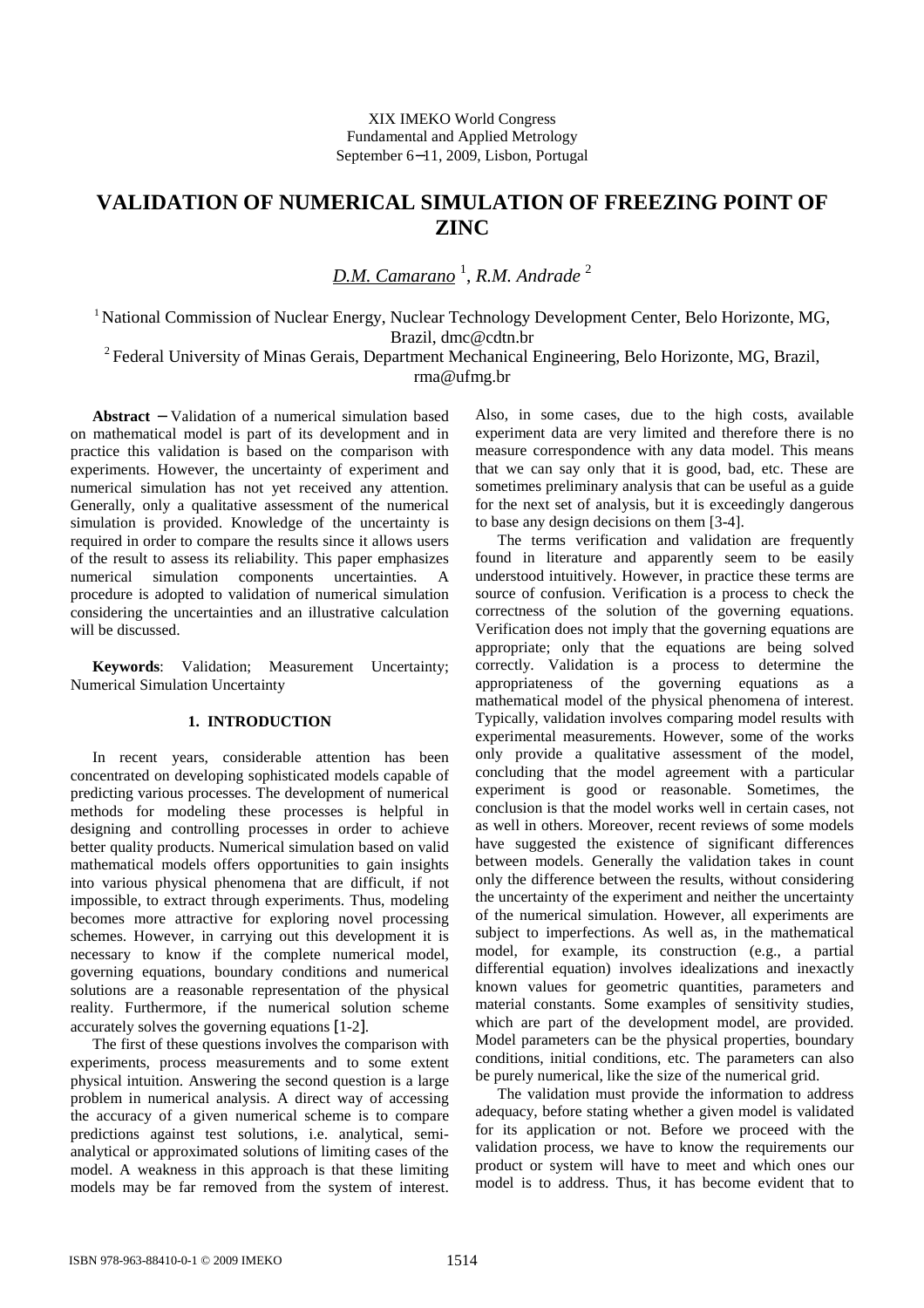establish mutual confidence between the experiment and numerical simulation, it is necessary to estimate their uncertainties. When uncertainty is not taken into account it is not possible to compare two results. Verification and validation contributes directly to the decision process for investment, through quantification of uncertainties at the confidence for margin and reliability assessments. The objective of the current paper is to present a discussion about validation of numerical simulation based on mathematical models. Different components of uncertainties are discussed, with emphasis on numerical simulation components uncertainties.

# **2. UNCERTAINTY OF NUMERICAL SIMULATION**

The uncertainty in the experimental result is calculated on the basis of the uncertainty in the measurements of all the related independent variables. It is usually given as a 95 % level of confidence and would normally be expressed in the appropriate SI units [5]. Detailed descriptions and information on the implementation of this methodology have been published by ISO and made available over the Internet. Fig. 1 shows typical scenarios arising when it is compared results of experiment and numerical simulation based on mathematical model considering the uncertainties.



Fig. 1. Comparing of measurement results of experiment and those obtained from mathematical model a) result of mathematical model out of upper limit expanded uncertainty interval of experiment  $U_{95\%}$  b) result of mathematical model above upper limit and its expanded uncertainty interval is partially below of upper limit expanded uncertainty interval of experiment c) result of mathematical model below limit and its expanded uncertainty interval is partially below of upper limit and d) results plus expanded uncertainty within expanded uncertainty interval of experiment.

When estimating the uncertainty we must remember that it is neither routine task nor a statistical exercising. Our approach must depend both on a total description and knowledge of the process. The quality and applicability of the uncertainty value depends mostly on understanding, critical analysis, and completeness of all contributing factors. An estimate of uncertainty of numerical simulation model should be based on the combination of a number of components of uncertainty such as uncertainty due to inputs

of the models (e.g. physical properties, boundary conditions, initial conditions, etc), numerical procedure (e.g. mesh test and numerical scheme) and simplifying assumptions. Some of these components are well defined and evaluated while others are based on varying degrees of knowledge and experience. All factors which will have a significant influence on the test must be included in the estimation process.

#### a) Model inputs

The point has been reached where, if appropriate input quantities/data are employed, one can be reasonably confident in the quality of the model represented by governing transport equations. The input quantities of a model are of two categories: those that are submodelled as functions of other quantities; and those that are not modeled. In many cases these quantities are in the form of a table, say in a handbook of material properties. The best estimate of a quantity is then, simply, the value read from the table. In general, the entries in the table will have been established empirically, on the basis of experiments carried out elsewhere. However, rarely, if ever, will those values be given together with their corresponding uncertainties. In the absence of specific information on this matter, the user may use his/her judgement to set a maximum error for the values in the table. To estimate a value of this quantity, one has to consider factors such as the presumed difficulty in the measurement, the year in which the table was made, the reliability of the source, the values of the same quantity tabulated in other handbooks, etc [6].

#### b) Numerical procedure

Every numerical method has a set of problems for which it is valid. Sometimes you can prove that a certain problem is not in that set but you cannot prove that it belongs to the set. Thus, all numerical approximation schemes are prone to a degree of error. Some errors are a result of truncation of additional terms in series expansions. Others are a result of the order of the differencing scheme used for the approximation. There are a number of ways in which a differential equation can be converted into its discrete counterpart. For example, an analytical solution consists of an expression for *T* (temperature) in terms of *x*. The numerical solution, by contrast, is given in the form of the numerical values of *T* at a finite number of locations (grid points). The discrete values of *T* are governed by algebraic equations, which we call discretization equations. When only a small number of grid points are used to discretize the calculation domain, the discretization equations represent an approximation to the differential equation. This approach involves discretizing the spatial domain into finite control volumes using a mesh. Then, the resulting numerical solution would normally not coincide with the exact solution of the differential equation. As we increase the number of grid points, the numerical solution becomes more accurate and approaches the exact solution. For many problems, even a modest number of grid points can lead to solutions that are sufficiently accurate for practical purposes. Furthermore, for many problems for which exact analytical solutions may not be available, we can treat the numerical solution as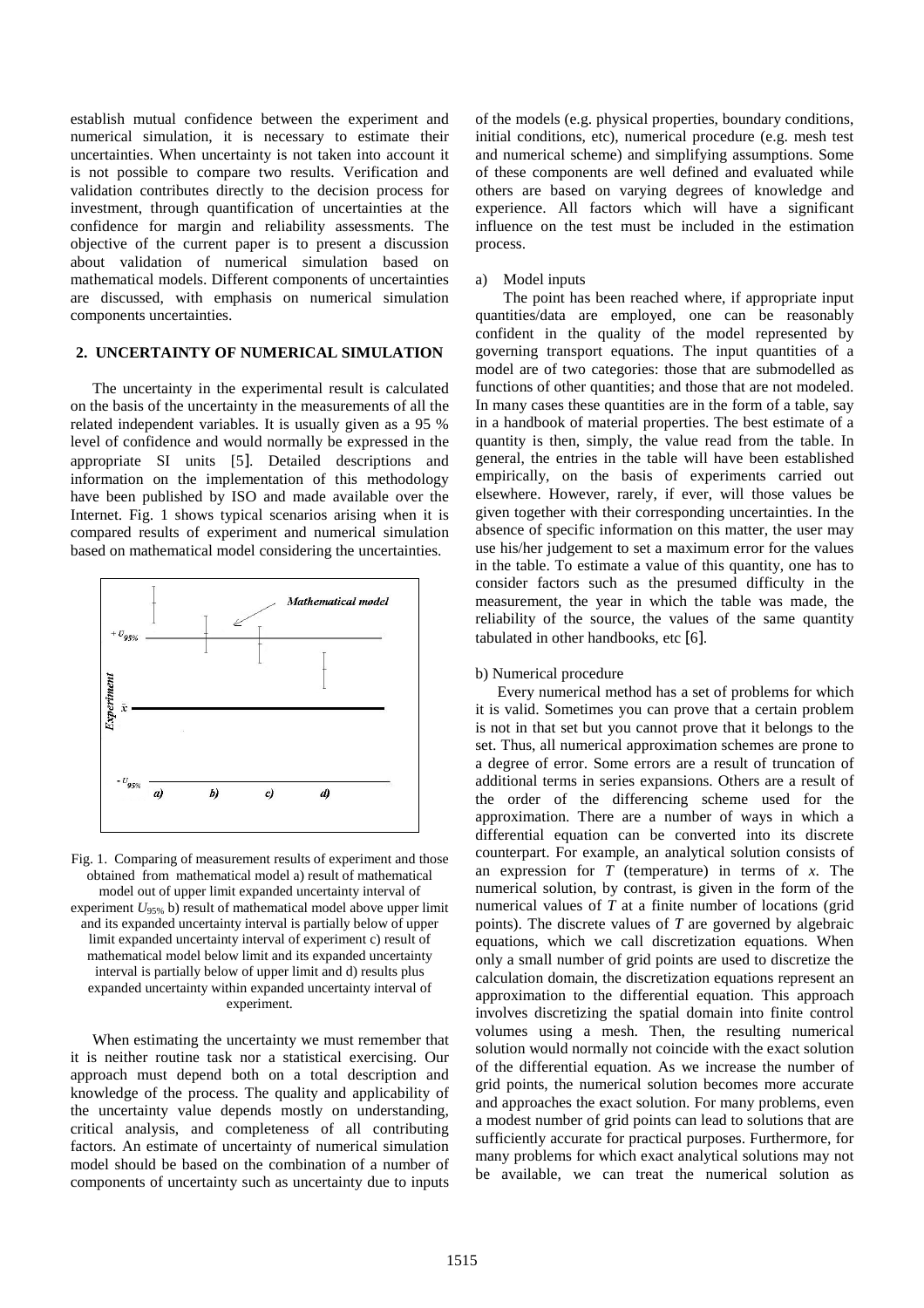sufficiently accurate when a further increase in the number of grid points does not alter the solution. In general, the finer the numerical grid, the better the numerical solutions of the equations. However, because of the non-linearity of the equations, the decrease in discretization error does not necessarily translate into a comparable decrease in the discretization error. To find out what effect a finer grid has on the solution, model users usually perform some form of grid sensitivity study in which the numerical grid is systematically refined until the output quantities do not change appreciably with each refinement. Thus, there are errors due to an unsuitable selection of numerical method and numerical errors within the selected numerical method.

#### c) Assumptions

Several assumptions are typically introduced to simplify the solution of the conservation equations. There are always phenomena that we have decided not to include in the model. Applications of these assumptions have confirmed important features that were previously observed but had eluded prediction. Moreover, there are various formulations for the same assumption. It is interesting to examine the differences between the alternative formulations and to investigate how the predictions change when alternative formulations are employed. Some of these assumptions might be found to be negligible, while others could be substantial, depending on various factors including the nature of the assumption being investigated. Each of these assumptions can be further separated into very specific factors, depending on their needs and the applications. To estimate the effect of these assumptions added/subtracted terms in the equations. In general in order to better evaluate and understand models, the effects of these assumptions on the resulting model predictions need to be investigated.

## **3. VALIDATION OF NUMERICAL SIMULATION**

The quality and applicability of the uncertainty value depends mostly on understanding, critical analysis, and completeness of all contributing factors of numerical simulation. It is best if the experiment is designed purely to validate a model, in which case one can eliminate error sources by simplifying the geometry and materials. For its evaluation it is proposed the following plan.

- Step1: To verify that the equations are not violating fundamental laws like conservation of matter and energy.
- Step 2: To describe the variables, parameters, formulations assumptions and interrelationships between those. To inform all types of numerical errors and modeling errors. To identify uncertainty sources. Concentrate efforts on significant sources of uncertainty.
- Step 3: To get two sets of data that cover the whole range of the values found. Also, do it for alternatives formulations and assumptions. It is important to show the origins of its data for comparison.
- Step 4: Calculate the maximum difference between the measured and predicted values and standard uncertainty for each component.
- Step 5: Compare each result with respect to the stated uncertainty the results of experiment.

# **4. ILLUSTRATIVE EXAMPLE**

In order to illustrate the validation of numerical simulation results of different simulations were compared to assess the effect of including different approach and data in the calculation of freezing point of zinc. Comparison has been made between predictions obtained when using different formulations/data that are available in the literature. For our purposes, the most important sources of uncertainty are due to interfacial area concentration, drag interaction term, permeability coefficient, mesh test, thermophysical properties (specific heat, thermal conductivity and latent heat) and partition equilibrium coefficient [7].

The simulated geometry is shown in Fig. 2. The size was selected to be representative of a laboratory cell where the melt is placed in a cylindrical graphite crucible; a hole in a removable graphite top allows a graphite thermometer well to be axially located in the melt. The symmetry of the cell allows a ¼ section of the geometry to be modelled. The top, bottom and the left wall of geometry the cell are insulated while a temperature is prescribed at the right wall (the crucible external radius). All walls are treated with a no-slip condition and are impermeable to mass and species transport. The melt is initially isothermal and chemically homogeneous. In all simulations presented in this paper the initial temperature was 5 K higher than the liquidus temperature. At time  $t = 0$ , the temperature of the crucible external radius was altered to 692,677 K and it was reduced with a freezing rate at about 0,01 K/s. The interfacial length scale was assumed equal 0,2 mm and diffusion lenghts for all species are assumed equal 0,01 mm. These quantities are constants and assumed to be representantive of those found in literature for zinc point. The freezing curves were deduced from temperature in the themometer-well, where the sensing element of the thermometer is axially located.



Fig. 2. Geometry of cell zinc point.

a) Interfacial area concentration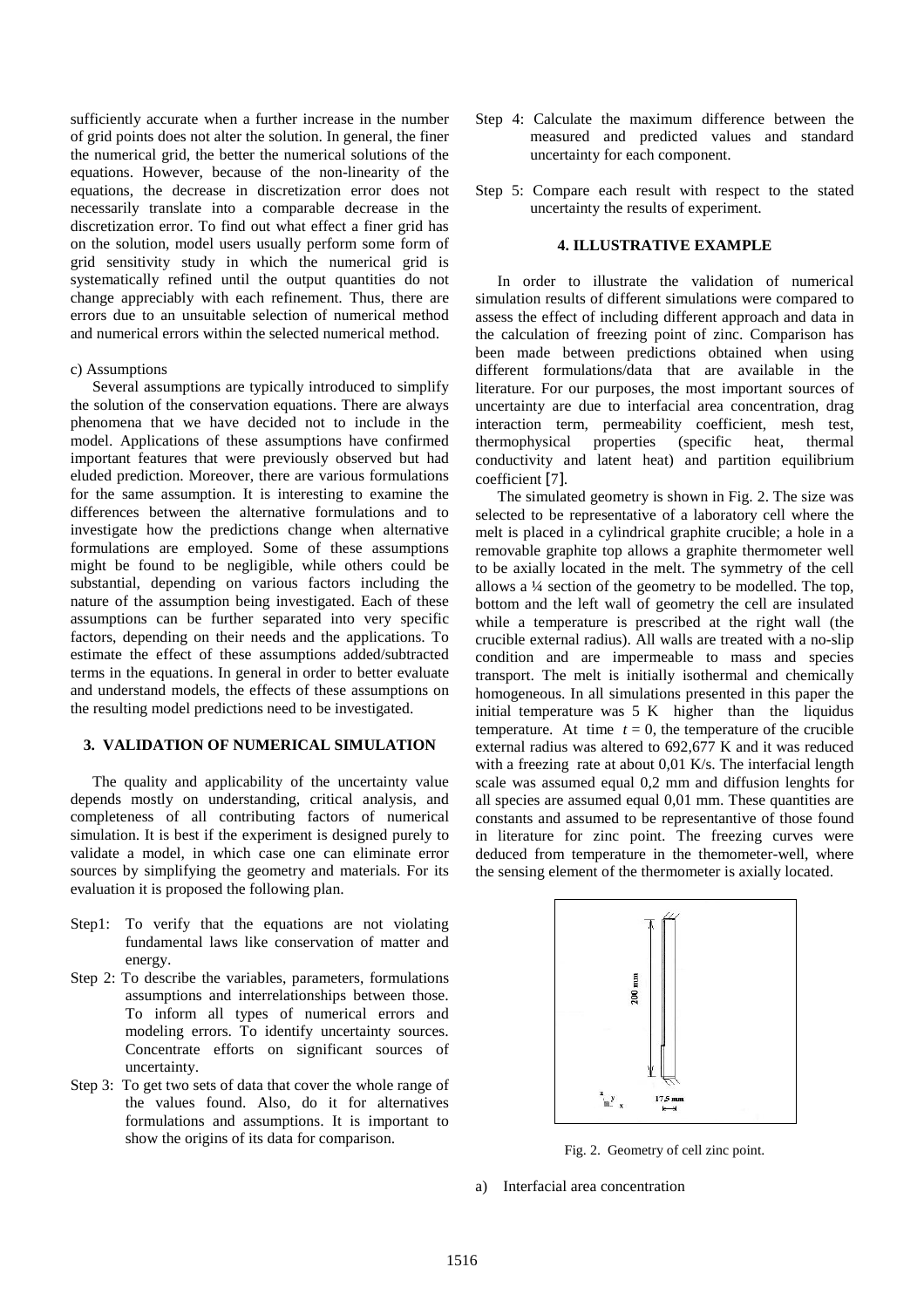The interfacial area concentration characterizes the topology of the interfacial structures and is thus related to complex microscopic phenomena. It plays important roles in the modeling of the interfacial terms and need to be modeled through supplementary relations, which can be developed from either experiments or certain theoretical concentrations. Two cases were investigated, the mixture model and envelope dendrite model. The mixture model is a model that treats both phases symmetrically. It is appropriate as a first approximation for more complex problems [8]. In the dendrite envelope model the area concentration is modeled as equivalent cylinders. These are most appropriated for the columnar growth [9].

#### b) Drag interaction term

Flow through a mushy zone consisting of a continuous solid structure such as columnar dendritic crystals is usually very slow due to the high value of the interfacial area concentration. Firstly, the dissipative interfacial stress was modeled approximately by Darcy's law [10]. In addition, the permeability was converted into a drag coefficient [11]. The modeling of this term requires experimental calibration to link the drag coefficient to microstructural parameters. However, a generalized expression was used to estimate this term (Fig. 3).



Fig. 3. Drag interaction term effect.

## c) Permeability coefficient

The permeability coefficient contains the interfacial area concentration implicitly. Assuming the permeability to be isotropic, it was evaluated from the Blake-Koseny model. This value is based on experimental measurements for low liquid fractions and is based on analytical solutions for flow through arrays of high liquid fractions. This model has been used extensively in solidification simulations with constant permeability. Since permeability coefficient of dendritic structures is typically of the order of  $10^{-10}$  m<sup>2</sup> to  $10^{-14}$  m<sup>2</sup> ten simulations were run with these values (Fig. 4) [7].



Fig. 4. Permeability coefficient effect a)  $C_0 = 10^{-10}$  m<sup>2</sup> b)  $C_0 = 10^{-14} m^2$ .

#### d) Mesh test

Often, the first step after the development of the model is the mesh test. This test is used to refine the surface and volume mesh in regions of model, generating progressively finer elements. At the end of each run, the results were compared. The final mesh was selected when the difference between the results of two successive curves of solidification was lesser than experiment uncertainty measurement. The final mesh contains 48 994 tetrahedrons elements. The bulk of the geometry contains total number of 9 990 nodes (Fig. 5).



Fig. 5. Red triangular surface mesh covering the surface of the geometry.

#### e) Thermophysical properties/partition coefficient

Two different predicted curves of solidification, using two sets of data from the literature were compared [7]. Results of the solidification using different partition coefficients illustrated that the model is extremely sensitive to the specification of this parameter. The magnitude of difference for the other cases (thermophysical properties) was lesser than experiment measurement uncertainty.